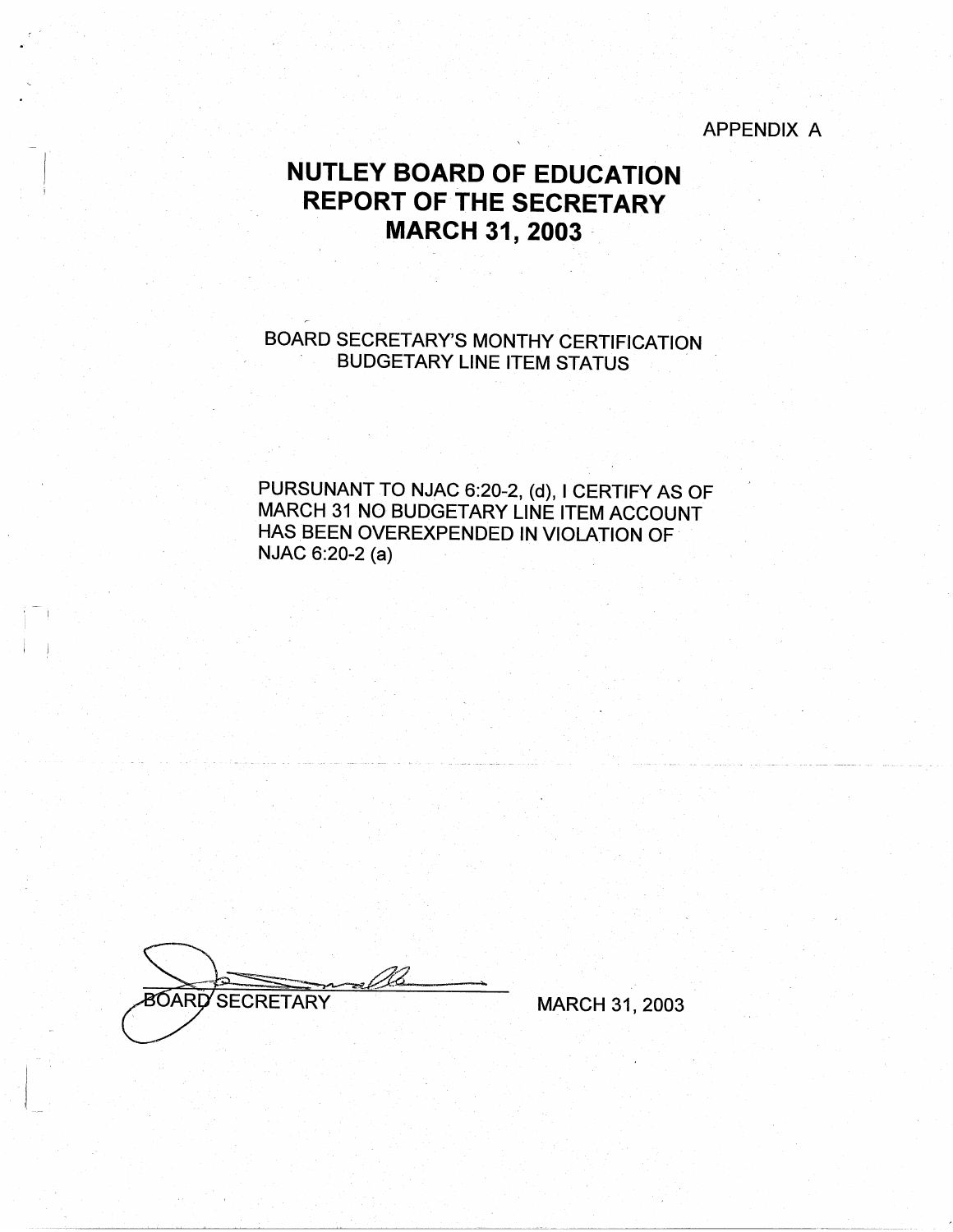| <b>Starting date</b><br>7/1/02<br><b>Ending date</b><br>3/31/03 | <b>Fund: 10</b> |                |
|-----------------------------------------------------------------|-----------------|----------------|
| <b>Assets and Resources</b>                                     |                 |                |
| Assets:                                                         |                 |                |
| Cash in bank<br> 01                                             |                 | \$2,181,940.33 |
| $102 - 106$<br>Cash Equivalents                                 |                 | \$4,350.00     |
| 111<br>Investments                                              |                 | \$0.00         |
| 116<br><b>Capital Reserve Account</b>                           |                 | \$0.00         |
| 121<br>Tax levy Receivable                                      |                 | \$8,234,899.00 |
| Accounts Receivable:                                            |                 |                |
| 132<br>Interfund                                                | \$0.00          |                |
| 141<br>Intergovernmental - State                                | \$1,798,500.88  |                |
| 142<br>Intergovernmental - Federal                              | \$0.00          |                |
| 143<br>Intergovernmental - Other                                | \$33,714.20     |                |
| 153, 154<br>Other (net of estimated uncollectable of \$         | \$19,004.68     | \$1,851,219.76 |
| Loans Receivable:                                               |                 |                |
| 131<br>Interfund                                                | \$0.00          |                |
| $-151, 152$<br>Other (Net of estimated uncollectable of \$      | \$0.00          | \$0.00         |

\$0.00 \$0.00

**Other Current Assets** 

**Resources:** 

| 301 | Estimated revenues         | \$38,670,022.00   |                 |
|-----|----------------------------|-------------------|-----------------|
| 302 | Less revenues              | (\$38,489,814.11) | \$180,207.89    |
|     | Total assets and resources |                   | \$12,452,616.98 |

# **Liabilities and fund equity**

#### **Liabilities:**

| 411 | Intergovernmental accounts payable - state | \$0.00     |
|-----|--------------------------------------------|------------|
| 421 | Accounts payable                           | \$1,064.69 |
| 431 | Contracts payable                          | \$0.00     |
| 451 | Loans payable                              | \$0.00     |
| 481 | Deferred revenues                          | \$0.00     |
|     | Other current liabilites                   | \$0.00     |
|     |                                            |            |
|     | <b>Total liabilities</b>                   | \$1,064.69 |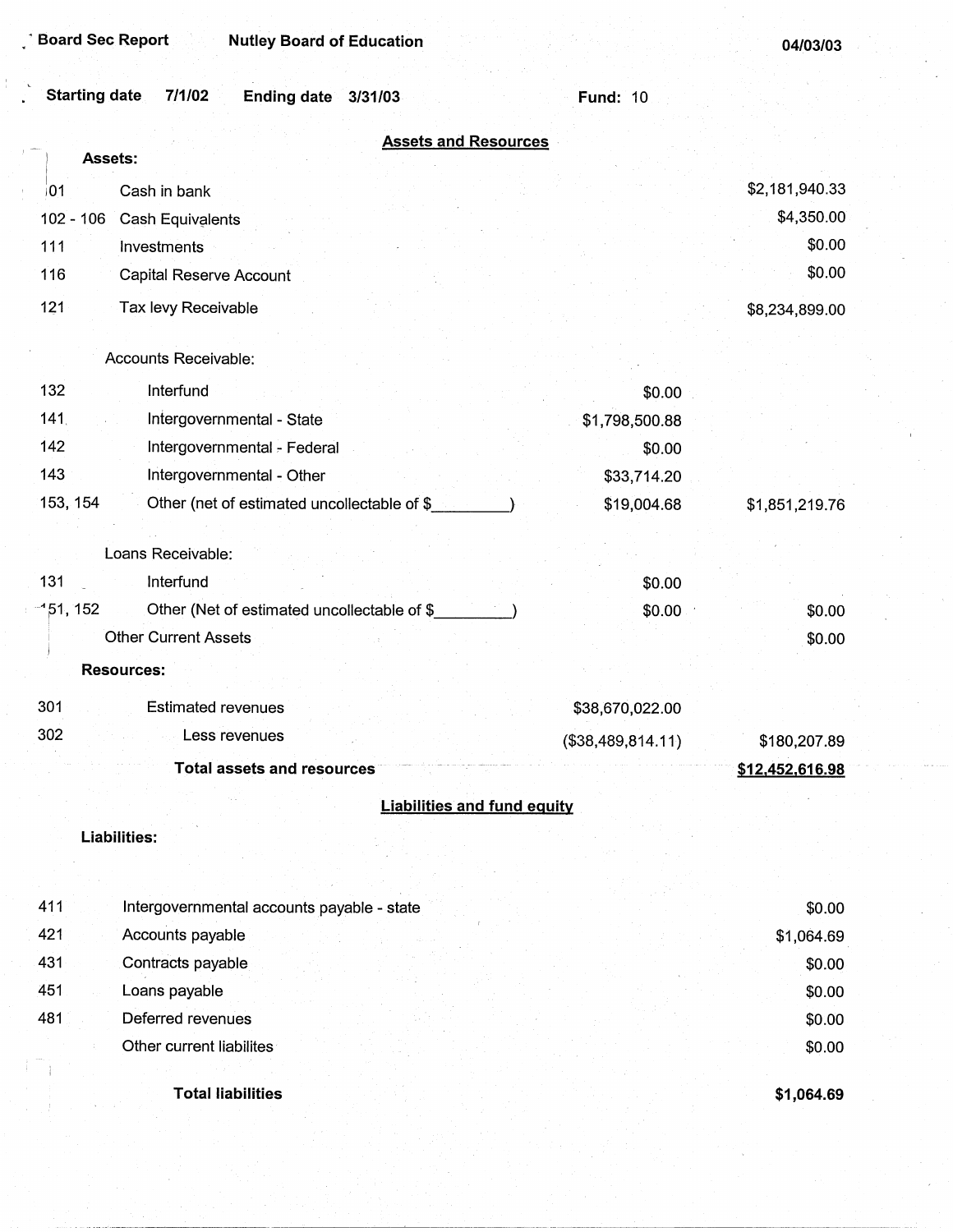| <b>Board Sec Report</b> |  | <b>Nutley Board of Education</b> |
|-------------------------|--|----------------------------------|

| Starting date 7/1/02 | Ending date 3/31/03 |  | <b>Fund: 10</b> |
|----------------------|---------------------|--|-----------------|
|                      |                     |  |                 |

#### **Fund Balance:**

Appropriated:

| 753,754         | Reserve for encumbrances                              | \$9,603,145.83  |                 |
|-----------------|-------------------------------------------------------|-----------------|-----------------|
| 761             | Capital reserve account - July                        | \$1,000.00      |                 |
| 604             | Add: Increase in capital reserve                      | \$0.00          |                 |
| 307             | Less: Budgeted withdrawal from capital reserve        | \$0.00          | \$1,000.00      |
| 762             | Adult education programs                              | \$0.00          |                 |
| 751,752,76x     | Other reserves                                        | \$0.00          |                 |
| 601             | \$39,714,237.83<br>Appropriations                     |                 |                 |
| 602             | Less: Expenditures<br>$(\$28,221,550.82)$             |                 |                 |
|                 | (\$9,603,145.83)<br>(\$37,824,696.65)<br>Encumbrances | \$1,889,541.18  |                 |
|                 | Total appropriated                                    | \$11,493,687.01 |                 |
| Unappropriated: |                                                       |                 |                 |
| 770             | Fund balance, July 1                                  | \$1,874,865.28  |                 |
| 303             | Budgeted fund balance                                 | (\$917,000.00)  |                 |
|                 | Total fund balance                                    |                 | \$12,451,552.29 |
|                 | <b>Total liabilites and fund equity</b>               |                 | \$12,452,616.98 |
|                 |                                                       |                 |                 |

# **Recapitulation of Budgeted Fund Balance:**

|                                    | <b>Budgeted</b>   | <b>Actual</b>     | <b>Variance</b> |
|------------------------------------|-------------------|-------------------|-----------------|
| Appropriations                     | \$39,714,237.83   | \$37,824,696.65   | \$1,889,541.18  |
| Revenues                           | (\$38,670,022.00) | (\$38,489,814.11) | (\$180, 207.89) |
| Subtotal                           | \$1,044,215.83    | (\$665, 117.46)   | \$1,709,333.29  |
| Change in capital reserve account: |                   |                   |                 |
| Plus - Increase in reserve         | \$0.00            | (\$1,000.00)      | \$1,000.00      |
| Less - Withdrawal from reserve     | \$0.00            |                   | \$0.00          |
| Subtotal                           | \$1,044,215.83    | $($ \$666,117.46) | \$1,710,333.29  |
| Less: Adjustment for prior year    | (\$127,215.83)    | (\$127, 215.83)   |                 |
| Budgeted fund balance              | \$917,000.00      | (\$793,333.29)    | \$1,710,333.29  |

Prepared and submitted by :

D to k Board Secretary

 $\frac{3}{2}/\frac{3}{2}/\frac{0}{2}$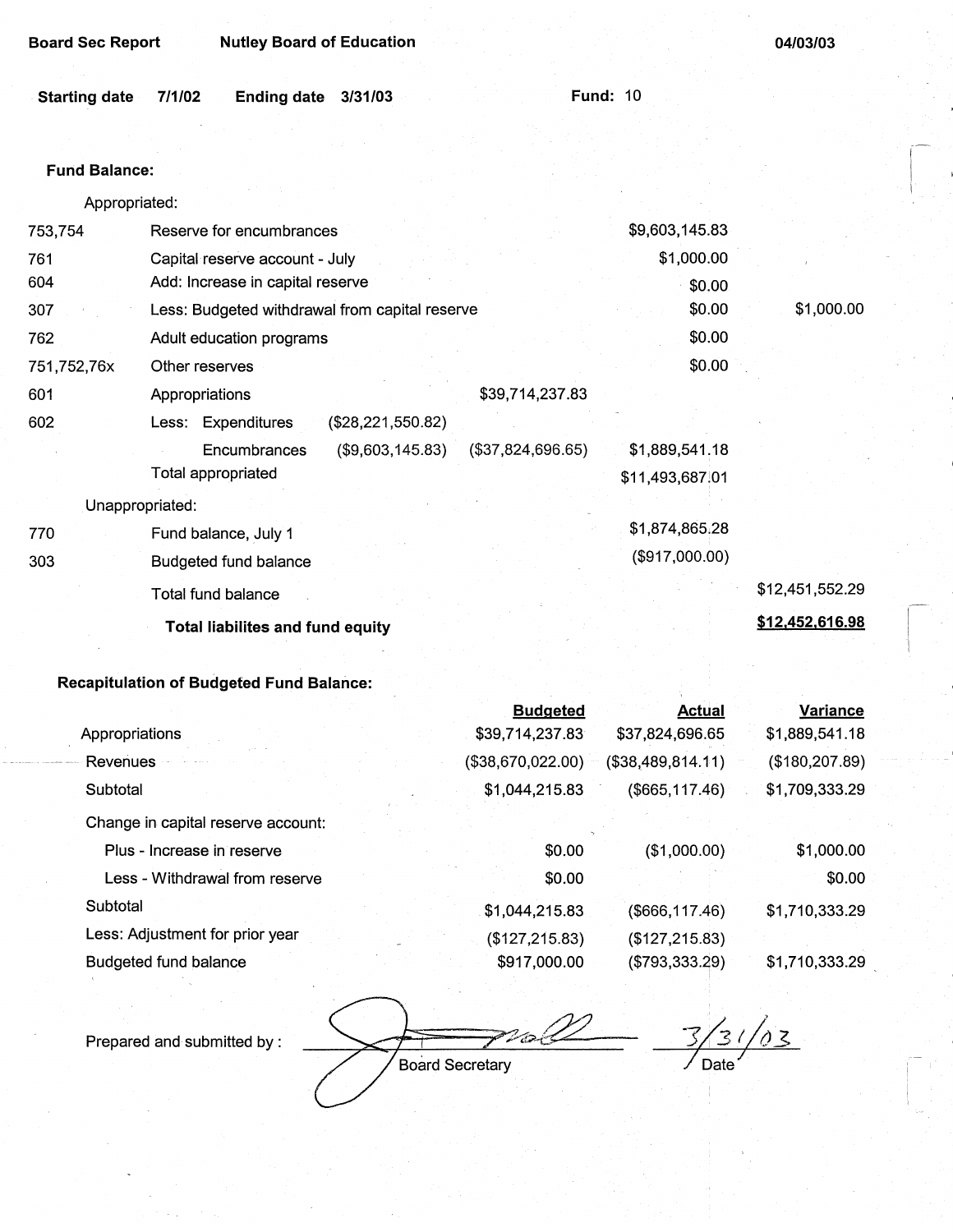| <b>Board Sec Report</b><br><b>Nutley Board of Education</b>          |                  | 04/03/03     |
|----------------------------------------------------------------------|------------------|--------------|
| <b>Starting date</b><br>7/1/02<br><b>Ending date</b><br>3/31/03      | <b>Fund: 20</b>  |              |
| <b>Assets and Resources</b>                                          |                  |              |
| <b>Assets:</b>                                                       |                  |              |
| Cash in bank<br>101                                                  |                  | \$443,018.99 |
| $102 - 106$<br><b>Cash Equivalents</b>                               |                  | \$0.00       |
| 111<br>Investments                                                   |                  | \$0.00       |
| 116<br><b>Capital Reserve Account</b>                                |                  | \$0.00       |
| 121<br>Tax levy Receivable                                           |                  | \$0.00       |
|                                                                      |                  |              |
| Accounts Receivable:                                                 |                  |              |
| 132<br>Interfund                                                     | \$0.00           |              |
| 141<br>Intergovernmental - State                                     | \$694.17         |              |
| 142<br>Intergovernmental - Federal                                   | \$440.96         |              |
| 143<br>Intergovernmental - Other                                     | \$1,099.72       |              |
| 153, 154<br>Other (net of estimated uncollectable of \$              | \$0.00           | \$2,234.85   |
| Loans Receivable:                                                    |                  |              |
| $131 -$<br>Interfund                                                 | \$0.00           |              |
| Other (Net of estimated uncollectable of \$<br>151, 152 <sup>-</sup> | \$0.00           | \$0.00       |
| <b>Other Current Assets</b>                                          |                  | \$0.00       |
| <b>Resources:</b>                                                    |                  |              |
| 301<br><b>Estimated revenues</b>                                     | \$1,421,241.00   |              |
| 302<br>Less revenues                                                 | (\$1,033,416.45) | \$387,824.55 |
| <b>Total assets and resources</b>                                    |                  | \$833,078.39 |
| <b>Liabilities and fund equity</b>                                   |                  |              |
| <b>Liabilities:</b>                                                  |                  |              |
|                                                                      |                  |              |
|                                                                      |                  |              |
| 411<br>Intergovernmental accounts payable - state                    |                  | \$28,961.45  |
| 421<br>Accounts payable                                              |                  | \$0.00       |
| 431<br>Contracts payable                                             |                  | \$0.00       |
| 451<br>Loans payable                                                 |                  | \$0.00       |
| 481<br>Deferred revenues                                             |                  | \$77,369.49  |
| Other current liabilites                                             |                  | \$0.00       |

**Total liabilities** 

**\$106,330.94**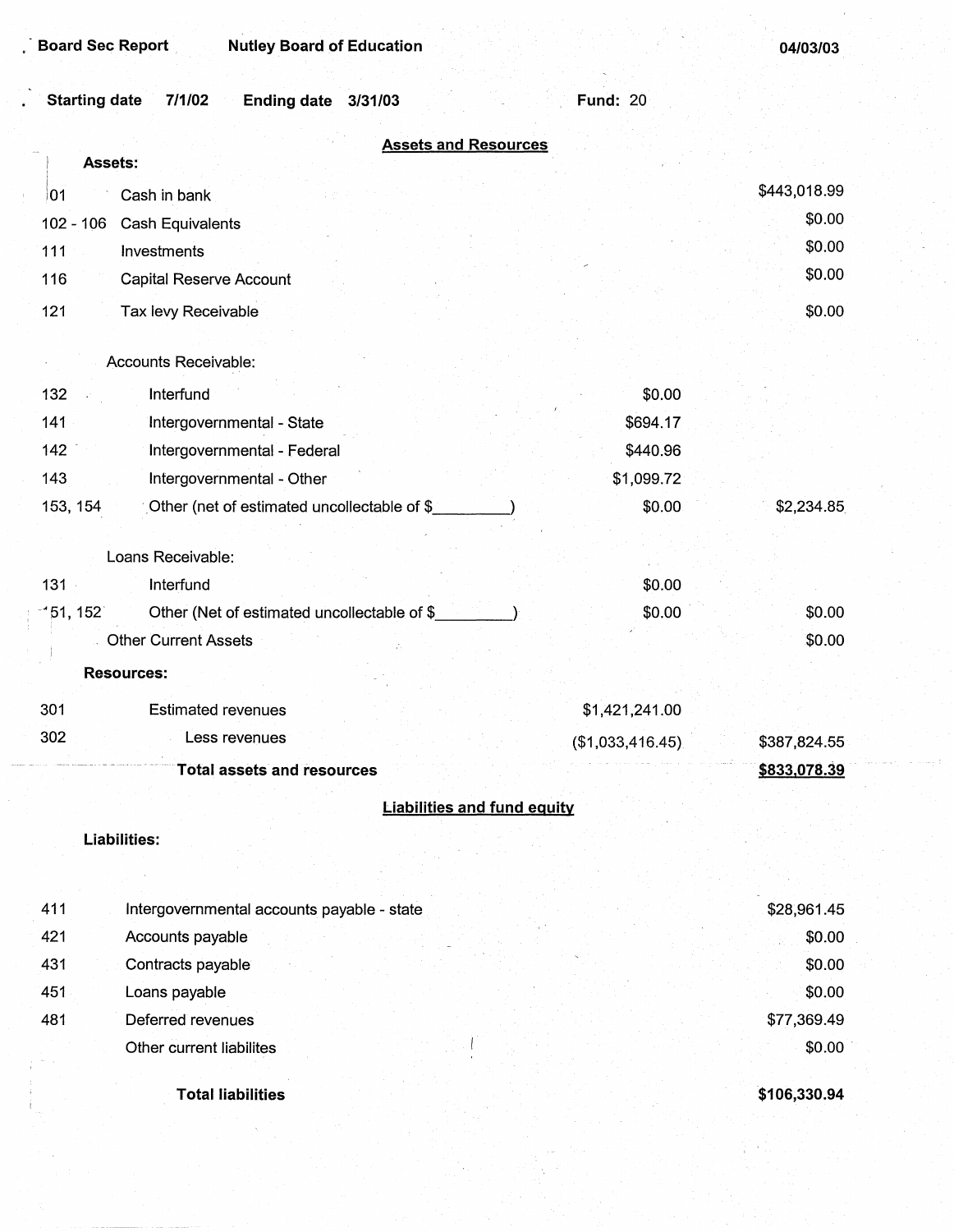| <b>Board Sec Report</b> | <b>Nutley Board of Education</b>                |                                      |                 |  |
|-------------------------|-------------------------------------------------|--------------------------------------|-----------------|--|
| <b>Starting date</b>    | 7/1/02<br>Ending date<br>3/31/03                | <b>Fund: 20</b>                      |                 |  |
|                         |                                                 |                                      |                 |  |
| <b>Fund Balance:</b>    |                                                 |                                      |                 |  |
| Appropriated:           |                                                 |                                      |                 |  |
| 753,754                 | Reserve for encumbrances                        | \$52,532.70                          |                 |  |
| 761                     | Capital reserve account - July                  | \$0.00                               |                 |  |
| 604                     | Add: Increase in capital reserve                | \$0.00                               |                 |  |
| 307                     | Less: Budgeted withdrawal from capital reserve  | \$0.00                               | \$0.00          |  |
| 762                     | Adult education programs                        | \$0.00                               |                 |  |
| 751,752,76x             | Other reserves                                  | \$0.00                               |                 |  |
| 601                     | Appropriations                                  | \$1,498,354.34                       |                 |  |
| 602                     | Less: Expenditures<br>(\$694,493.55)            |                                      |                 |  |
|                         | Encumbrances<br>(\$52,532.70)                   | (\$747,026.25)<br>\$751,328.09       |                 |  |
|                         | <b>Total appropriated</b>                       | \$803,860.79                         |                 |  |
|                         | Unappropriated:                                 |                                      |                 |  |
| 770                     | Fund balance, July 1                            | \$0.00                               |                 |  |
| 303                     | <b>Budgeted fund balance</b>                    | (\$77,113.34)                        |                 |  |
|                         | Total fund balance                              |                                      | \$726,747.45    |  |
|                         | <b>Total liabilites and fund equity</b>         |                                      | \$833,078.39    |  |
|                         |                                                 |                                      |                 |  |
|                         | <b>Recapitulation of Budgeted Fund Balance:</b> |                                      |                 |  |
|                         |                                                 | <b>Budgeted</b><br><b>Actual</b>     | <b>Variance</b> |  |
| Appropriations          |                                                 | \$1,498,354.34<br>\$747,026.25       | \$751,328.09    |  |
| Revenues                |                                                 | (\$1,421,241.00)<br>(\$1,033,416.45) | (\$387, 824.55) |  |
| Subtotal                |                                                 | \$77,113.34<br>(\$286,390.20)        | \$363,503.54    |  |

Change in capital reserve account: Plus - Increase in reserve Less - Withdrawal from reserve Subtotal

Less: Adjustment for prior year Budgeted fund balance

**Board Secretary** 

\$0.00 \$0.00

\$77,113.34

(\$0.00) \$77,113.34

*3/J//o3 ~)*  Date

\$0.00

\$0.00 \$0.00

\$363,503.54

\$363,503.54

(\$0.00)

(\$286,390.20)

(\$286,390.20)

Prepared and submitted by :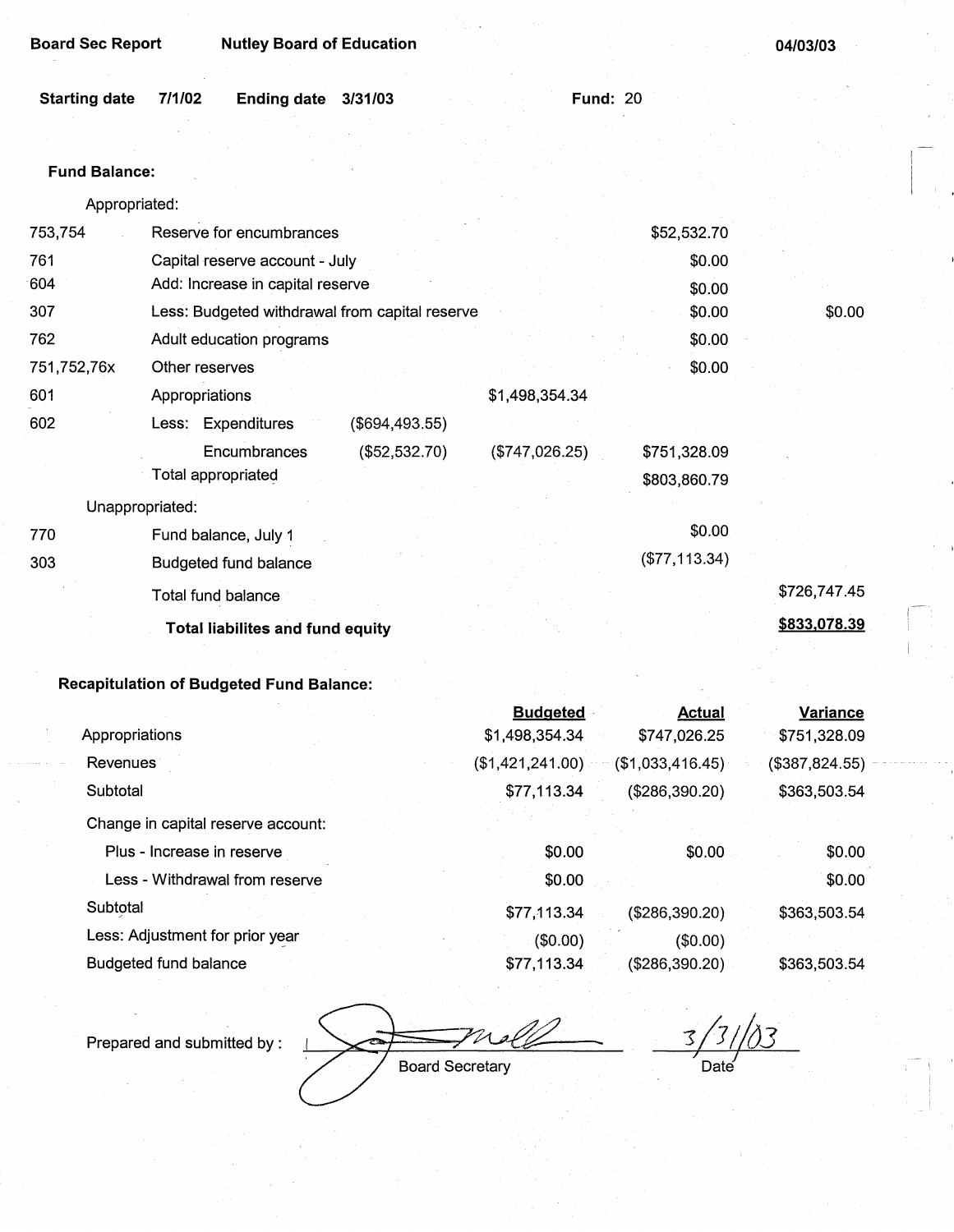**\$0.00** 

| <b>Starting date</b><br>7/1/02<br><b>Ending date</b><br>3/31/03 | <b>Fund: 40</b> |                  |
|-----------------------------------------------------------------|-----------------|------------------|
| <b>Assets and Resources</b><br>Assets:                          |                 |                  |
| 101<br>Cash in bank                                             |                 | \$15,817.88      |
| $102 - 106$<br><b>Cash Equivalents</b>                          |                 | \$0.00           |
| 111<br>Investments                                              |                 | \$0.00           |
| 116<br><b>Capital Reserve Account</b>                           |                 | \$0.00           |
| 121<br>Tax levy Receivable                                      |                 | \$0.00           |
|                                                                 |                 |                  |
| Accounts Receivable:                                            |                 |                  |
| 132<br>Interfund                                                | \$0.00          |                  |
| 141<br>Intergovernmental - State                                | \$0.00          |                  |
| 142<br>Intergovernmental - Federal                              | \$0.00          |                  |
| 143<br>Intergovernmental - Other                                | \$0.00          |                  |
| 153, 154<br>Other (net of estimated uncollectable of \$         | \$0.00          | \$0.00           |
|                                                                 |                 |                  |
| Loans Receivable:                                               |                 |                  |
| 131<br>Interfund                                                | \$0.00          |                  |
| 51, 152<br>Other (Net of estimated uncollectable of \$          | \$0.00          | \$0.00           |
| <b>Other Current Assets</b>                                     |                 | \$0.00           |
| <b>Resources:</b>                                               |                 |                  |
| 301<br><b>Estimated revenues</b>                                | \$153,341.00    |                  |
| 302<br>Less revenues                                            | (\$151, 641.00) | \$1,700.00       |
| <b>Total assets and resources</b>                               |                 | \$17,517.88      |
| <b>Liabilities and fund equity</b>                              |                 |                  |
| <b>Liabilities:</b>                                             |                 |                  |
|                                                                 |                 |                  |
|                                                                 |                 |                  |
| 411<br>Intergovernmental accounts payable - state               |                 | \$0.00           |
| 421<br>Accounts payable                                         |                 | \$0.00           |
| 431<br>Contracts payable                                        |                 | \$0.00           |
| 451<br>Loans payable<br>481                                     |                 | \$0.00<br>\$0.00 |
| Deferred revenues<br>Other current liabilites                   |                 | \$0.00           |
|                                                                 |                 |                  |

**Total liabilities**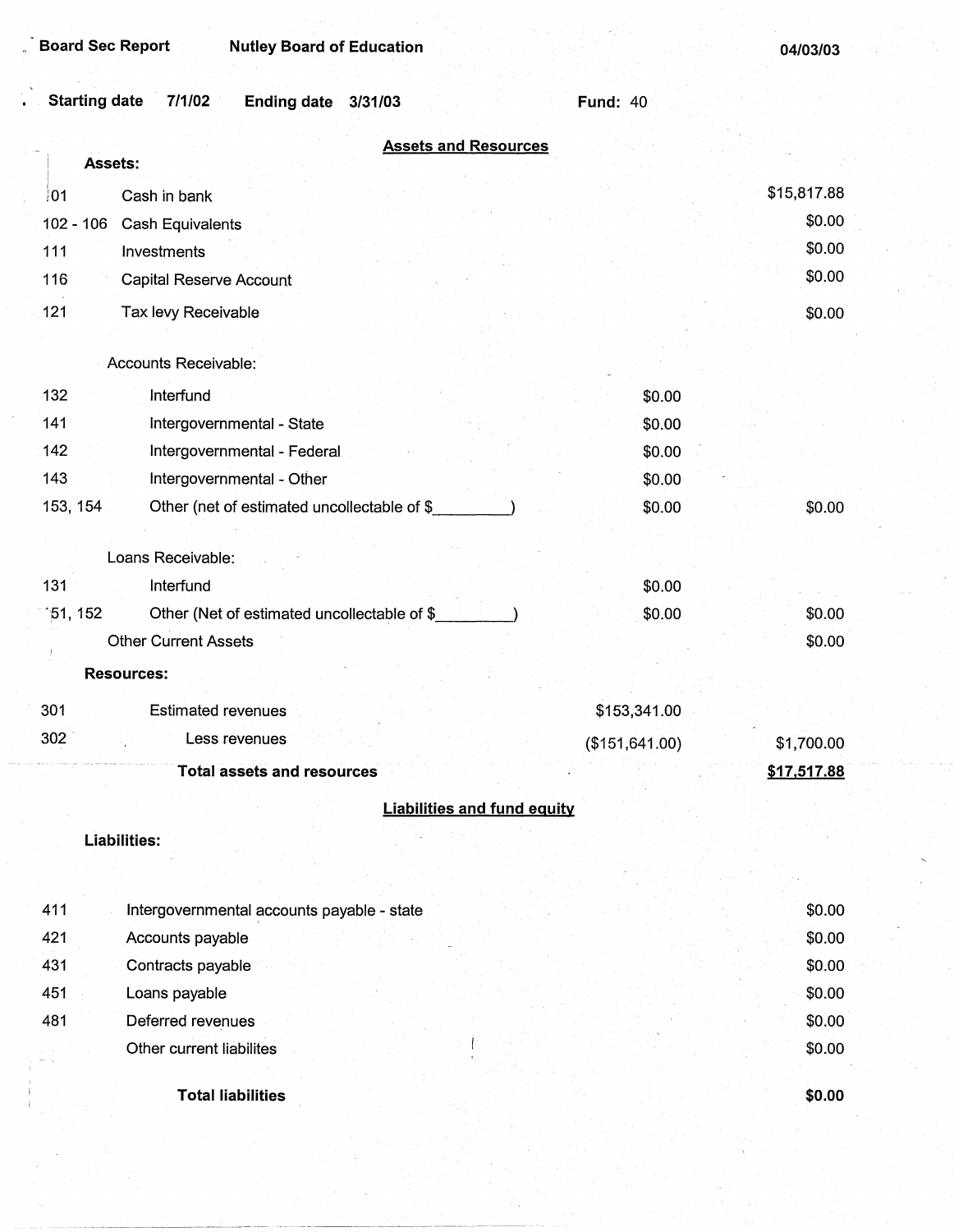| <b>Board Sec Report</b> |        | <b>Nutley Board of Education</b> |         |  | 04/03/03        |  |
|-------------------------|--------|----------------------------------|---------|--|-----------------|--|
|                         |        |                                  |         |  |                 |  |
| <b>Starting date</b>    | 7/1/02 | <b>Ending date</b>               | 3/31/03 |  | <b>Fund: 40</b> |  |
|                         |        |                                  |         |  |                 |  |

#### **Fund Balance:**

Appropriated:

| 753,754     | Reserve for encumbrances                       |                | \$17,517.50 |             |
|-------------|------------------------------------------------|----------------|-------------|-------------|
| 761         | Capital reserve account - July                 | \$0.00         |             |             |
| 604         | Add: Increase in capital reserve               |                | \$0.00      |             |
| 307         | Less: Budgeted withdrawal from capital reserve |                | \$0.00      | \$0.00      |
| 762         | Adult education programs                       |                | \$0.00      |             |
| 751,752,76x | Other reserves                                 |                | \$0.00      |             |
| 601         | Appropriations                                 | \$153,341.25   |             |             |
| 602         | Less: Expenditures<br>(\$135,823.75)           |                |             |             |
|             | (\$17,517.50)<br>Encumbrances                  | (\$153,341.25) | \$0.00      |             |
|             | Total appropriated                             |                | \$17,517.50 |             |
|             | Unappropriated:                                |                |             |             |
| 770         | Fund balance, July 1                           |                | \$0.63      |             |
| 303         | <b>Budgeted fund balance</b>                   |                | (\$0.25)    |             |
|             | Total fund balance                             |                |             | \$17,517.88 |
|             | <b>Total liabilites and fund equity</b>        |                |             | \$17,517.88 |
|             |                                                |                |             |             |

# **Recapitulation of Budgeted Fund Balance:**

|                                    | <b>Budgeted</b> | <b>Actual</b>   | Variance        |
|------------------------------------|-----------------|-----------------|-----------------|
| Appropriations                     | \$153,341.25    | \$153,341.25    | \$0.00          |
| Revenues                           | (\$153,341.00)  | (\$151, 641.00) | $($ \$1,700.00) |
| Subtotal                           | \$0.25          | \$1,700.25      | (\$1,700.00)    |
| Change in capital reserve account: |                 |                 |                 |
| Plus - Increase in reserve         | \$0.00          | \$0.00          | \$0.00          |
| Less - Withdrawal from reserve     | \$0.00          |                 | \$0.00          |
| Subtotal                           | \$0.25          | \$1,700.25      | (\$1,700.00)    |
| Less: Adjustment for prior year    | \$0.00          | \$0.00          |                 |
| Budgeted fund balance              | \$0.25          | \$1,700.25      | (\$1,700.00)    |

Prepared and submitted by :

Plot T **Board Secretary** 

*5/2/03*  Date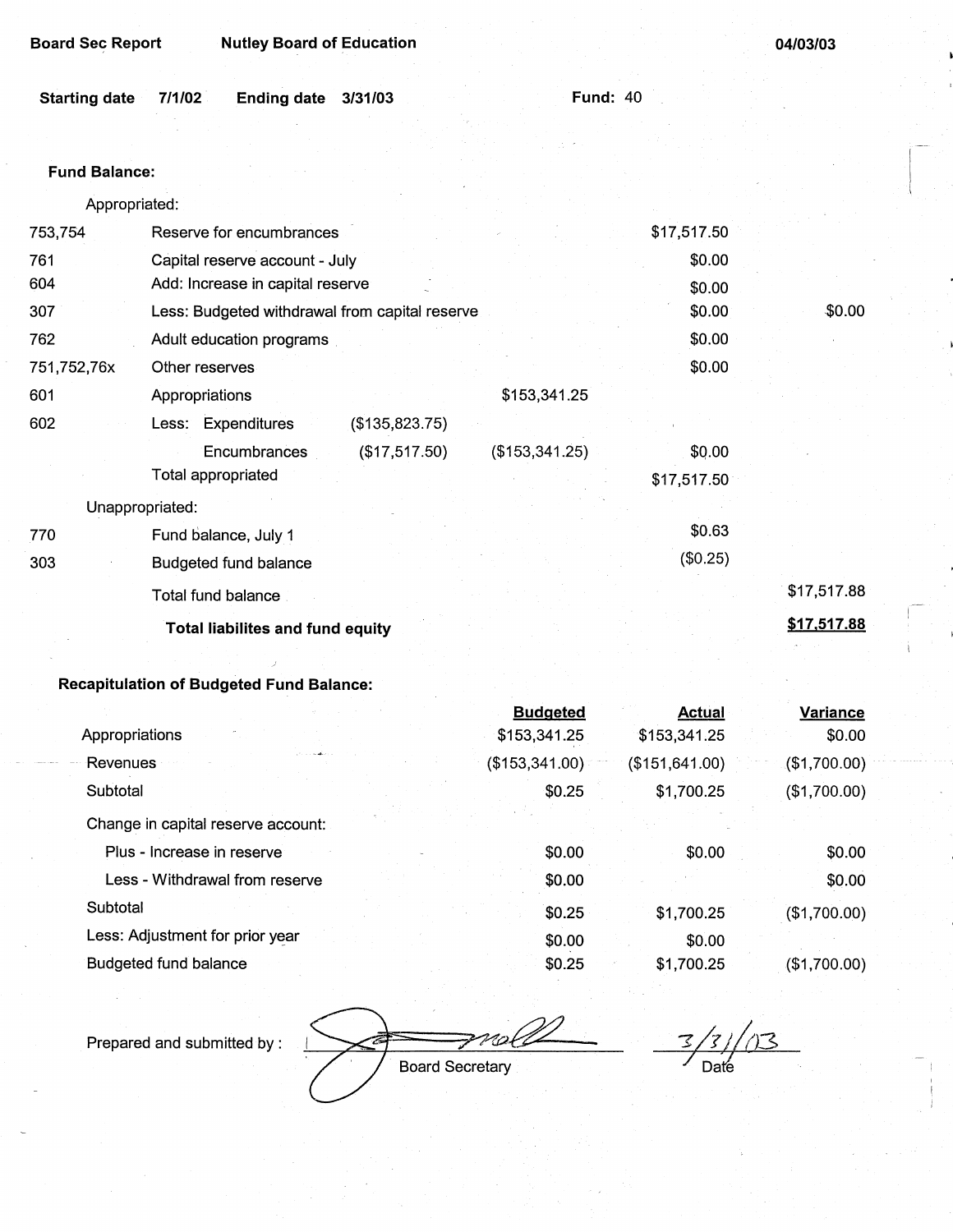| <b>Starting date</b>                  | 7/1/02<br>Ending date 3/31/03                | <b>Fund: 50</b> |                   |
|---------------------------------------|----------------------------------------------|-----------------|-------------------|
|                                       | <b>Assets and Resources</b>                  |                 |                   |
| Assets:                               |                                              |                 |                   |
| 01                                    | Cash in bank                                 |                 | \$15,068.35       |
| $102 - 106$                           | Cash Equivalents                             |                 | \$0.00            |
| 111<br>Investments                    |                                              |                 | \$0.00            |
| 116                                   | Capital Reserve Account                      |                 | \$0.00            |
| 121                                   | Tax levy Receivable                          |                 | \$0.00            |
|                                       | Accounts Receivable:                         |                 |                   |
| 132                                   | Interfund                                    | \$0.00          |                   |
| 141                                   | Intergovernmental - State                    | \$0.00          |                   |
| 142                                   | Intergovernmental - Federal                  | \$0.00          |                   |
| 143                                   | Intergovernmental - Other                    | \$0.00          |                   |
| 153, 154                              | Other (net of estimated uncollectable of \$  | \$0.00          | \$0.00            |
|                                       | Loans Receivable:                            |                 |                   |
| 131                                   | Interfund                                    | \$0.00          |                   |
| $-151, 152$                           | Other (Net of estimated uncollectable of \$_ | \$0.00          | \$0.00            |
|                                       | <b>Other Current Assets</b>                  |                 | \$56,135.37       |
| <b>Resources:</b>                     |                                              |                 |                   |
| 301                                   | <b>Estimated revenues</b>                    | \$0.00          |                   |
| 302                                   | Less revenues                                | (\$529,020.20)  | (\$529,020.20)    |
| the manager company of the company of | Total assets and resources                   |                 | $($ \$457,816.48) |
|                                       | <b>Liabilities and fund equity</b>           |                 |                   |
| <b>Liabilities:</b>                   |                                              |                 |                   |
|                                       |                                              |                 |                   |
| 411                                   | Intergovernmental accounts payable - state   |                 | \$0.00            |
| 421                                   | Accounts payable                             |                 | \$0.00            |
| 431                                   | Contracts payable                            |                 | \$0.00            |
| 451                                   | Loans payable                                |                 | \$0.00            |
| 481                                   | Deferred revenues                            |                 | \$4,646.80        |
|                                       | Other current liabilites                     |                 | \$63,810.74       |
|                                       | <b>Total liabilities</b>                     |                 | \$68,457.54       |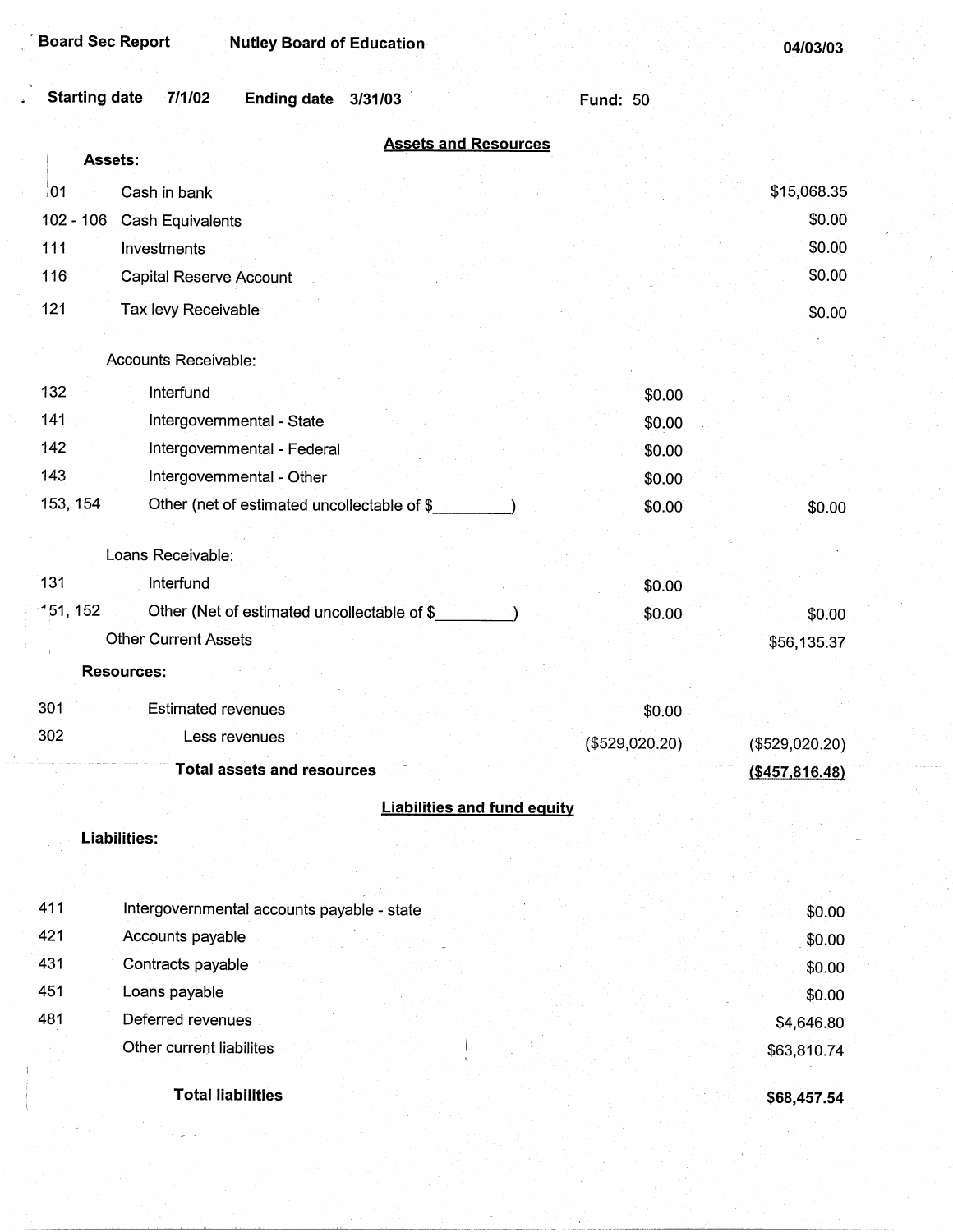**Board Sec Report Mutley Board of Education <b>by Community** 2016 **194/03/03** 

| Starting date 7/1/02 | Ending date 3/31/03 |  | <b>Fund: 50</b> |
|----------------------|---------------------|--|-----------------|
|                      |                     |  |                 |

# **Fund Balance:** I

Appropriated: . l

| 761<br>Capital reserve account - July<br>\$0.00                   |                  |
|-------------------------------------------------------------------|------------------|
|                                                                   |                  |
| 604<br>Add: Increase in capital reserve<br>\$0.00                 |                  |
| 307<br>\$0.00<br>Less: Budgeted withdrawal from capital reserve   | \$0.00           |
| \$0.00<br>762<br>Adult education programs                         |                  |
| 751,752,76x<br>\$0.00<br>Other reserves                           |                  |
| 601<br>\$795,587.00<br>Appropriations                             |                  |
| 602<br>Less: Expenditures<br>(\$526, 274.02)                      |                  |
| (\$651,518.96)<br>Encumbrances<br>(\$125, 244.94)<br>\$144,068.04 |                  |
| Total appropriated<br>\$269,312.98                                |                  |
| Unappropriated:                                                   |                  |
| \$0.00<br>770<br>Fund balance, July 1                             |                  |
| (\$795,587.00)<br>303<br><b>Budgeted fund balance</b>             |                  |
| Total fund balance                                                | (\$526, 274.02)  |
| <b>Total liabilites and fund equity</b>                           | ( \$457, 816.48) |

# **Recapitulation of Budgeted** Fund **Balance:**

|                                    | <b>Budgeted</b> | Actual         | Variance     |
|------------------------------------|-----------------|----------------|--------------|
| Appropriations                     | \$795,587.00    | \$651,518.96   | \$144,068.04 |
| Revenues                           | \$0.00          | (\$529,020.20) | \$529,020.20 |
| Subtotal                           | \$795,587.00    | \$122,498.76   | \$673,088.24 |
| Change in capital reserve account: |                 |                |              |
| Plus - Increase in reserve         | \$0.00          | \$0.00         | \$0.00       |
| Less - Withdrawal from reserve     | \$0.00          |                | \$0.00       |
| Subtotal                           | \$795,587.00    | \$122,498.76   | \$673,088.24 |
| Less: Adjustment for prior year    | \$0.00          | \$0.00         |              |
| Budgeted fund balance              | \$795,587.00    | \$122,498.76   | \$673,088.24 |

Prepared and submitted by  $\text{ }i$ 

Board Secretary **Date**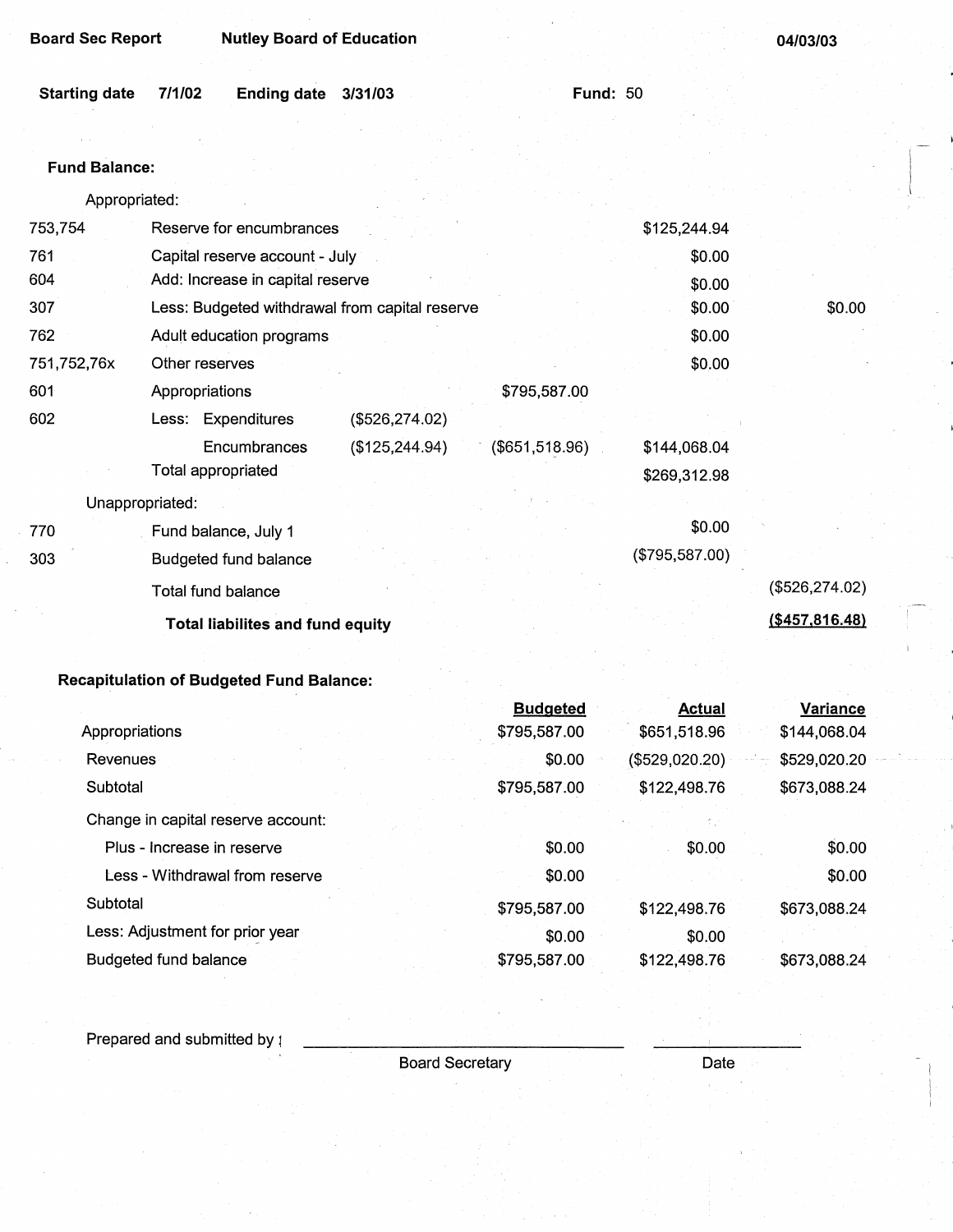| Starting date 7/1/02 | Ending date 3/31/03 |  | <b>Fund: 55</b> |
|----------------------|---------------------|--|-----------------|
|                      |                     |  |                 |

|             | <b>Assets and Resources</b><br>Assets:      |                |                |
|-------------|---------------------------------------------|----------------|----------------|
| 101         | Cash in bank                                |                | \$92,899.37    |
| $102 - 106$ | Cash Equivalents                            |                | \$0.00         |
| 111         | Investments                                 |                | \$0.00         |
| 116         | <b>Capital Reserve Account</b>              |                | \$0.00         |
| 121         | Tax levy Receivable                         |                | \$0.00         |
|             |                                             |                |                |
|             | Accounts Receivable:                        |                |                |
| 132         | Interfund                                   | \$0.00         |                |
| 141         | Intergovernmental - State                   | \$0.00         |                |
| 142         | Intergovernmental - Federal                 | \$0.00         |                |
| 143         | Intergovernmental - Other                   | \$0.00         |                |
| 153, 154    | Other (net of estimated uncollectable of \$ | \$0.00         | \$0.00         |
|             |                                             |                |                |
|             | Loans Receivable:                           |                |                |
| 131         | Interfund                                   | \$0.00         |                |
| 151, 152    | Other (Net of estimated uncollectable of \$ | \$0.00         | \$0.00         |
|             | <b>Other Current Assets</b>                 |                | \$0.00         |
|             | <b>Resources:</b>                           |                |                |
| 301         | Estimated revenues                          | \$0.00         |                |
| 302         | Less revenues                               | (\$344,664.71) |                |
|             | <b>Total assets and resources</b>           |                | (\$344,664.71) |
|             |                                             |                | (\$251,765.34) |
|             | <b>Liabilities and fund equity</b>          |                |                |
|             | <b>Liabilities:</b>                         |                |                |
|             |                                             |                |                |
| 411         | Intergovernmental accounts payable - state  |                | \$0.00         |
| 421         | Accounts payable                            |                | \$0.00         |
| 431         | Contracts payable                           |                | \$0.00         |
| 451         | Loans payable                               |                | \$0.00         |
| 481         | Deferred revenues                           |                | \$0.00         |
|             | Other current liabilites                    |                | \$103,184.36   |
|             |                                             |                |                |

**Total liabilities** 

**\$103, 184.36**